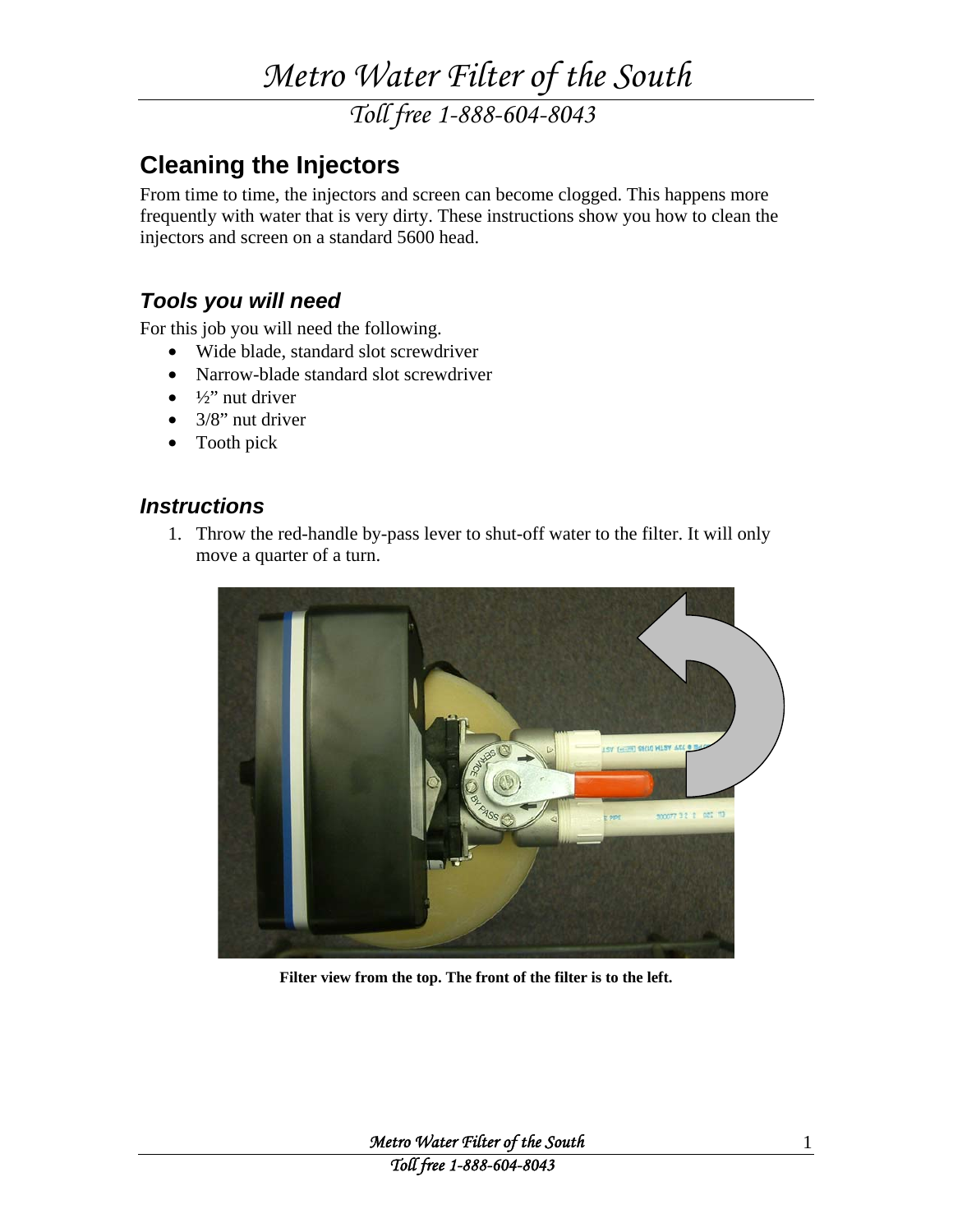*Toll free 1-888-604-8043* 

2. Release the pressure on the tank by slowly rotating the Control Knob one full turn.



3. Orient yourself so that you can work on this side of the filter. (See photo)



**Right-side view of filter.** 

- 4. Locate the cover and 2 screws pictured in step 5 (next page).
- 5. Remove the 2 screws with a nut driver.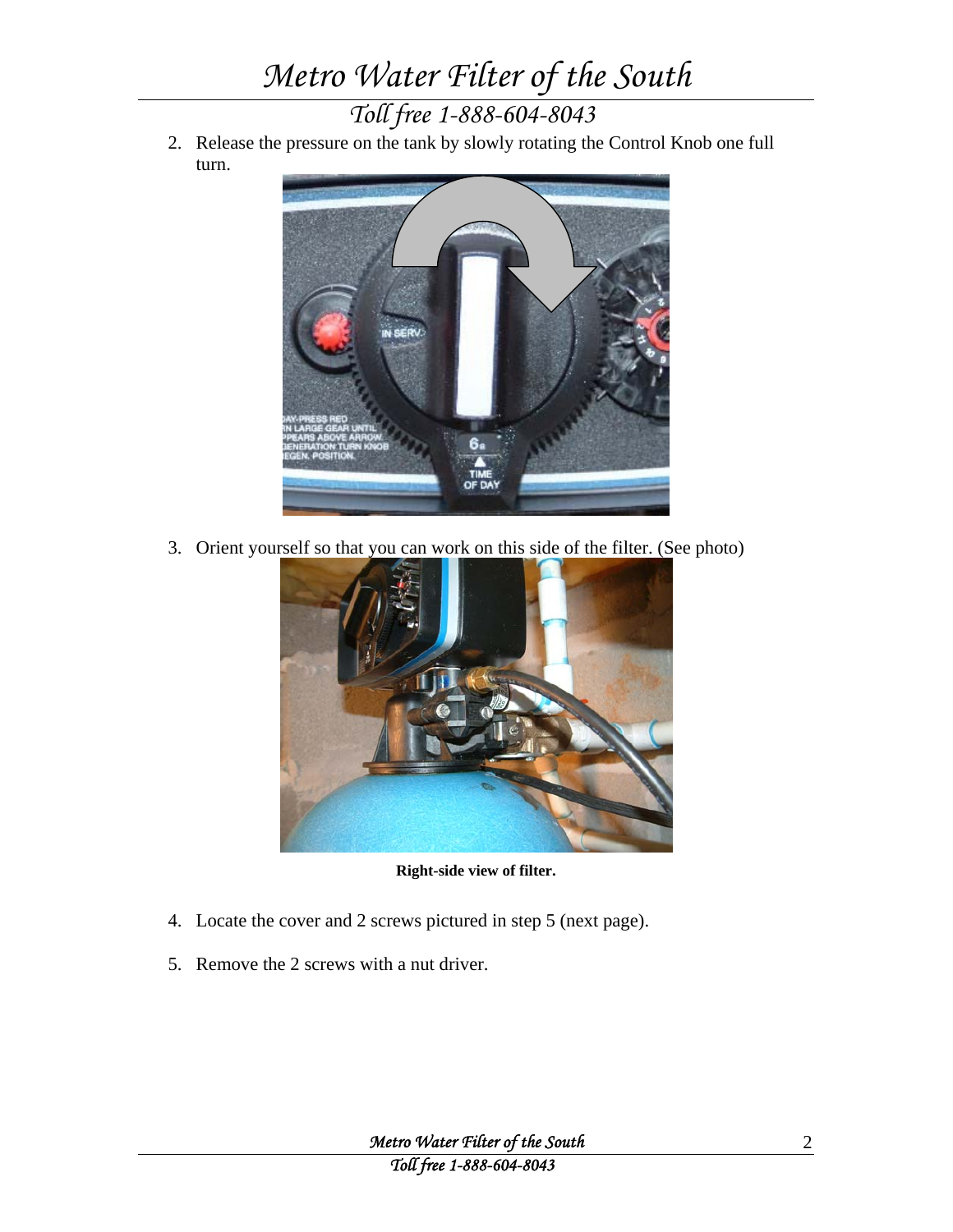*Toll free 1-888-604-8043* 



**Location of the cover, and 2 screws.** 

6. Remove the cover. Be careful not to loose the small, black 'O' ring that should be attached to the cover.



**Photo shows cover removed (but not shown), the screen in the lower hole, and the first injector in the upper hole. Your injectors may not be white. Some injectors are gray.**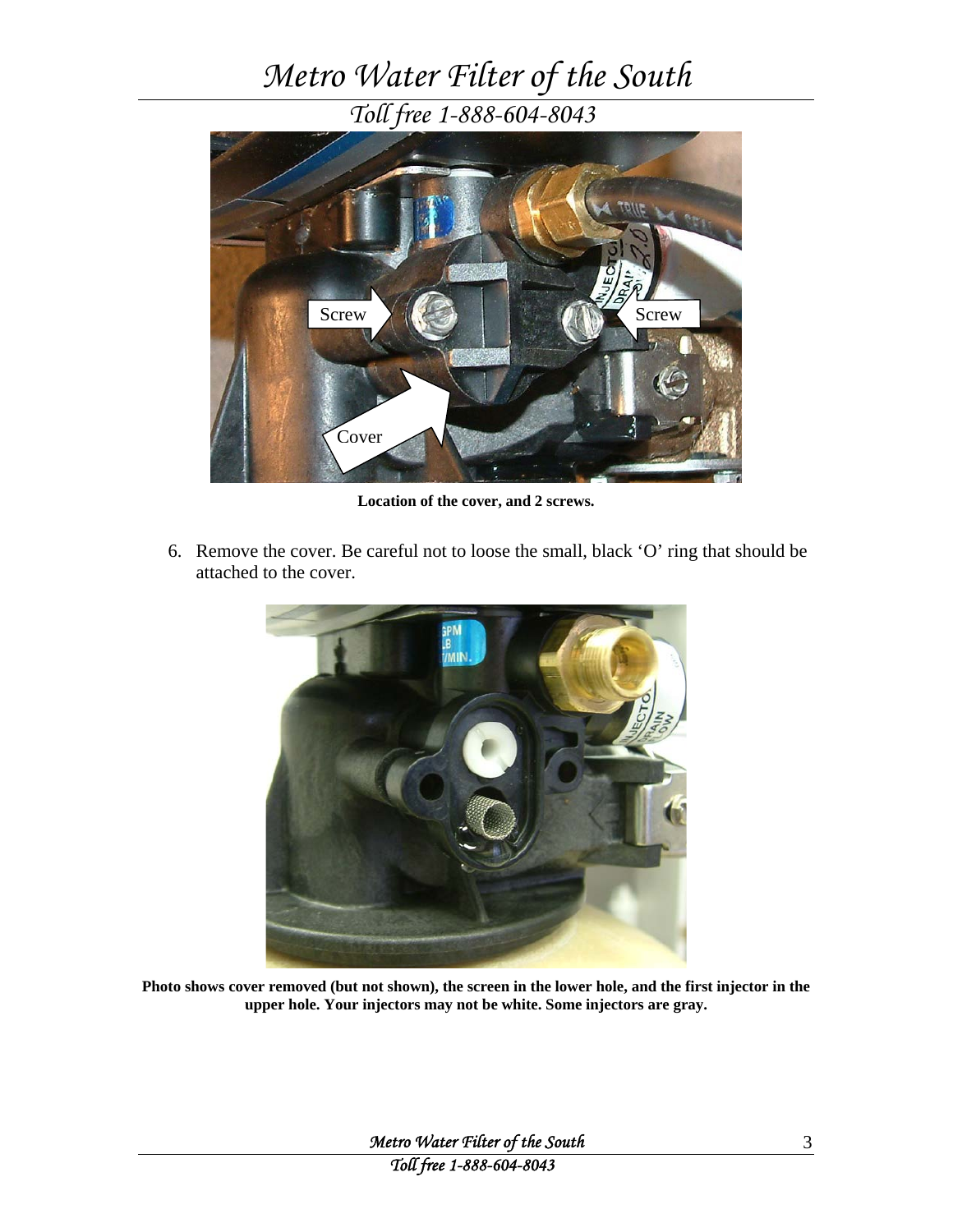*Toll free 1-888-604-8043* 

7. Remove the screen from the lower hole.



**Screen removed and placed on end to left of hole.** 

8. Using a wide, standard slot screwdriver, remove the first injector from the upper hole. (It unscrews counter clockwise.)



**First, large injector out and placed to left of screen.**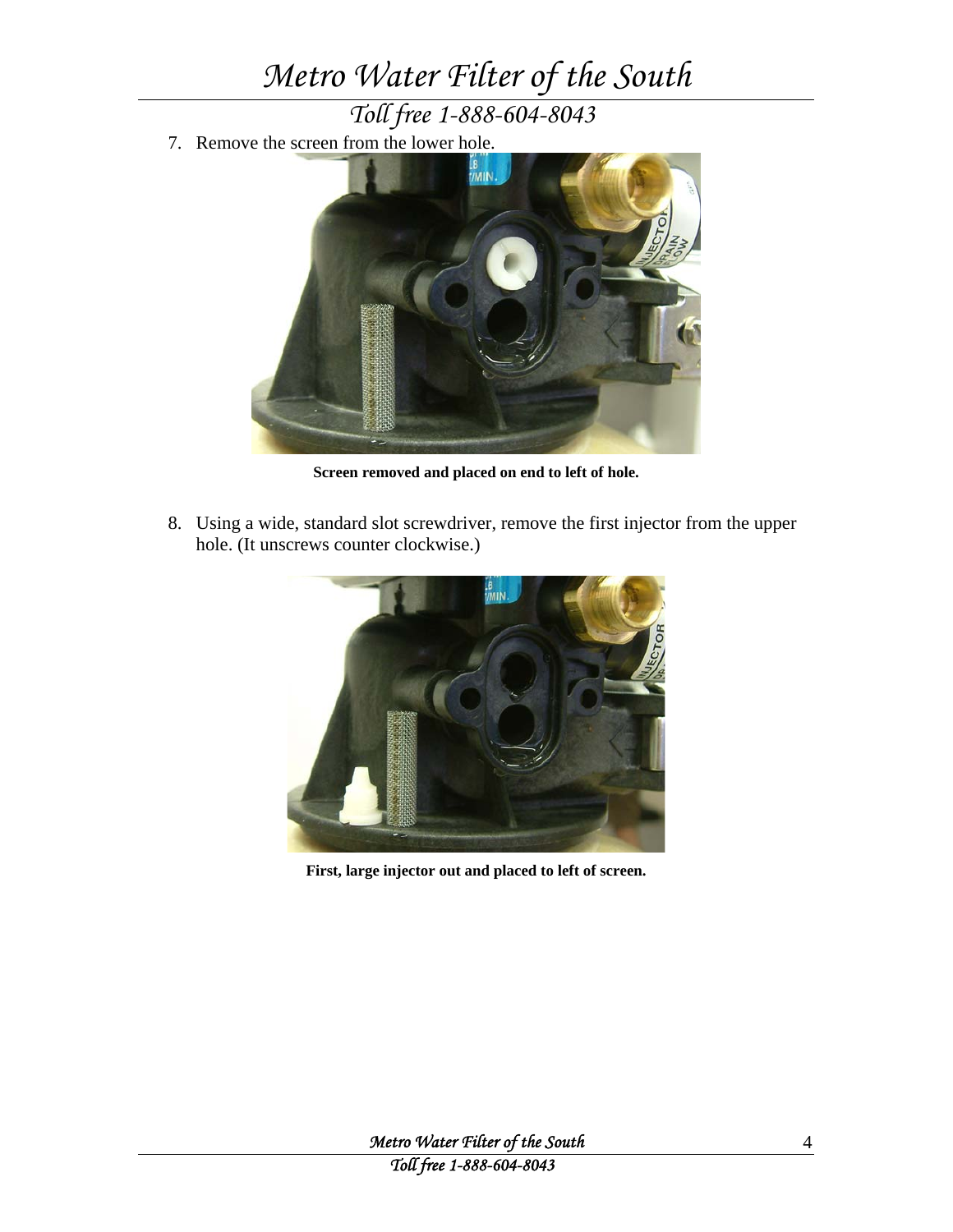*Toll free 1-888-604-8043* 

- 9. Using a very narrow blade, standard slot screwdriver, un-screw the second injector that is located deep behind the first injector. (It unscrews counter clockwise.)
- 10. Once the injector has been un-screwed, you will only be able to remove it by inserting a toothpick or other pointed object into the hole and into the injector and pulling it out.



**Remove small injector, after un-screwing it, with a toothpick or some other small object.** 

11. Blast the ports clean by holding a bucket in front of the injector ports and slowly opening the by-pass lever until water flows freely out of both ports.

Blasting the ports clean will be a little messy. It's a good idea to open the by-pass lever enough so that a good strong stream comes out, but not so much that it blows water all over the place. We recommend doing this several times to insure that the ports are thoroughly clean.

- 12. Using a needle, clean both injectors, making sure that you don't enlarge the holes.
- 13. Carefully clean the screen so that it's clean from debris from the front to the back (like a hollow tube) and so that the sides of the screen are clear and opened.
- 14. Reinstall the second (smaller) injector into the upper hole and screw it back into place. (It should be snug, but not overly tight.)
- 15. Reinstall the first (larger) injector into the upper hole and screw it back into place. (It should be snug, but not overly tight.)
- 16. Replace the screen in the lower hole.